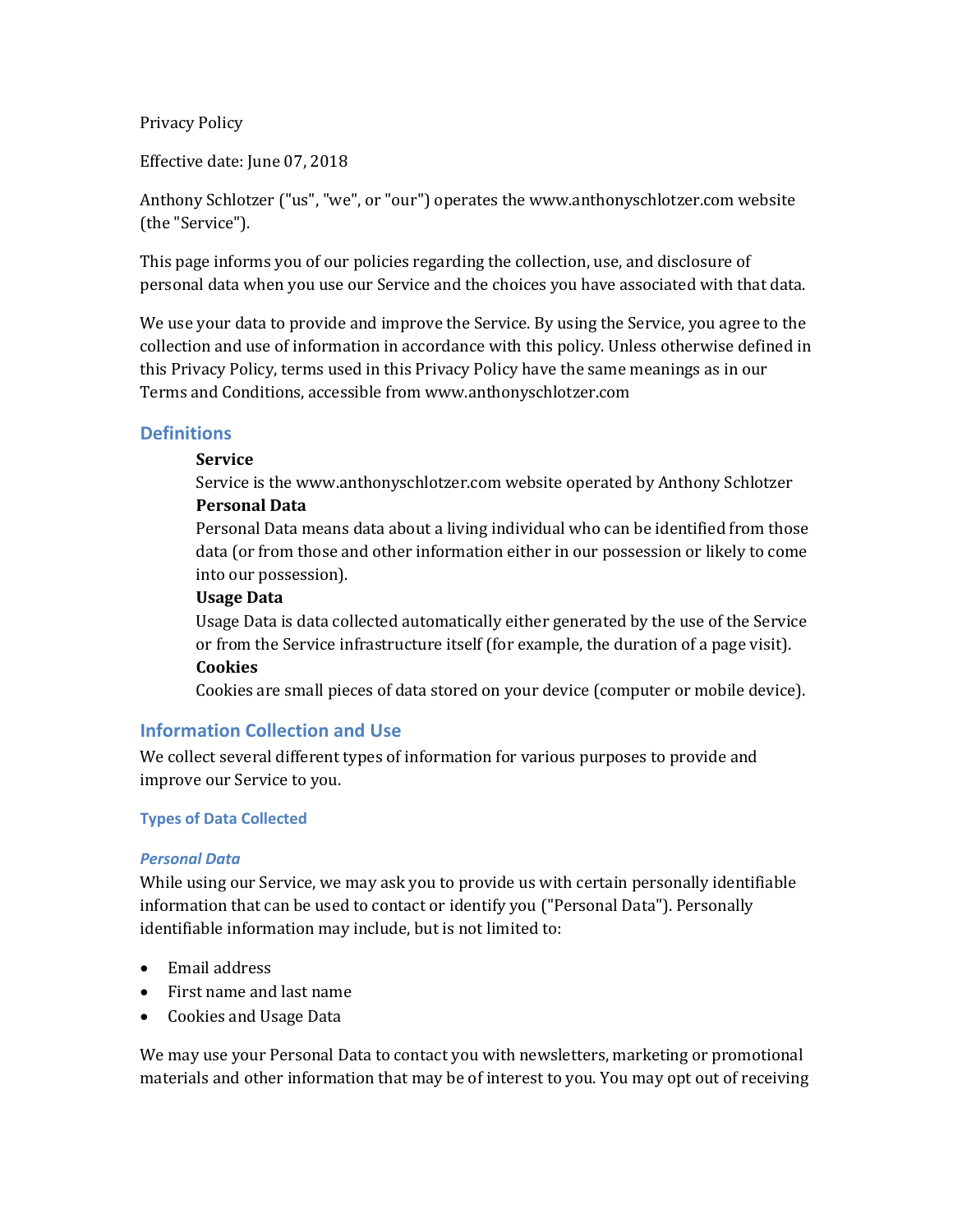any, or all, of these communications from us by following the unsubscribe link or instructions provided in any email we send.

### *Usage Data*

We may also collect information how the Service is accessed and used ("Usage Data"). This Usage Data may include information such as your computer's Internet Protocol address (e.g. IP address), browser type, browser version, the pages of our Service that you visit, the time and date of your visit, the time spent on those pages, unique device identifiers and other diagnostic data.

### *Tracking Cookies Data*

We use cookies and similar tracking technologies to track the activity on our Service and hold certain information.

Cookies are files with small amount of data which may include an anonymous unique identifier. Cookies are sent to your browser from a website and stored on your device. Tracking technologies also used are beacons, tags, and scripts to collect and track information and to improve and analyze our Service.

You can instruct your browser to refuse all cookies or to indicate when a cookie is being sent. However, if you do not accept cookies, you may not be able to use some portions of our Service.

Examples of Cookies we use:

- **Session Cookies.** We use Session Cookies to operate our Service.
- **Preference Cookies.** We use Preference Cookies to remember your preferences and various settings.
- **Security Cookies.** We use Security Cookies for security purposes.
- **Advertising Cookies.** Advertising Cookies are used to serve you with advertisements that may be relevant to you and your interests.

# **Use of Data**

realhomeimprovements uses the collected data for various purposes:

- To provide and maintain our Service
- To notify you about changes to our Service
- To allow you to participate in interactive features of our Service when you choose to do so
- To provide customer support
- To gather analysis or valuable information so that we can improve our Service
- To monitor the usage of our Service
- To detect, prevent and address technical issues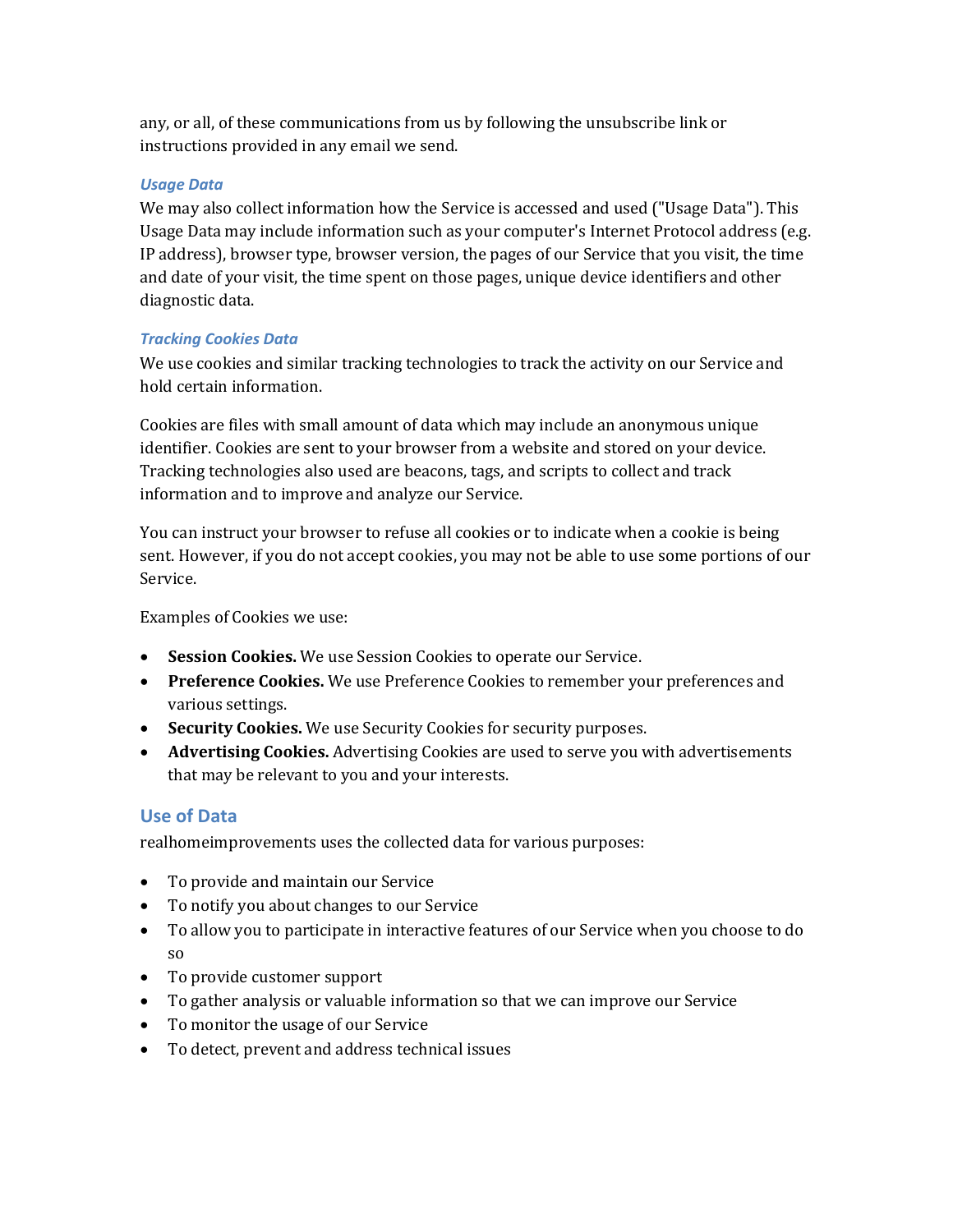To provide you with news, special offers and general information about other goods, services and events which we offer that are similar to those that you have already purchased or enquired about unless you have opted not to receive such information

# **Transfer of Data**

Your information, including Personal Data, may be transferred to — and maintained on computers located outside of your state, province, country or other governmental jurisdiction where the data protection laws may differ than those from your jurisdiction.

If you are located outside Australia and choose to provide information to us, please note that we transfer the data, including Personal Data, to Australia and process it there.

Your consent to this Privacy Policy followed by your submission of such information represents your agreement to that transfer.

realhomeimprovements will take all steps reasonably necessary to ensure that your data is treated securely and in accordance with this Privacy Policy and no transfer of your Personal Data will take place to an organization or a country unless there are adequate controls in place including the security of your data and other personal information.

# **Disclosure of Data**

### **Disclosure for Law Enforcement**

Under certain circumstances, Anthony Schlotzer may be required to disclose your Personal Data if required to do so by law or in response to valid requests by public authorities (e.g. a court or a government agency).

### **Legal Requirements**

realhomeimprovements may disclose your Personal Data in the good faith belief that such action is necessary to:

- To comply with a legal obligation
- To protect and defend the rights or property of Anthony Schlotzer
- To prevent or investigate possible wrongdoing in connection with the Service
- To protect the personal safety of users of the Service or the public
- To protect against legal liability

# **Security of Data**

The security of your data is important to us, but remember that no method of transmission over the Internet, or method of electronic storage is 100% secure. While we strive to use commercially acceptable means to protect your Personal Data, we cannot guarantee its absolute security.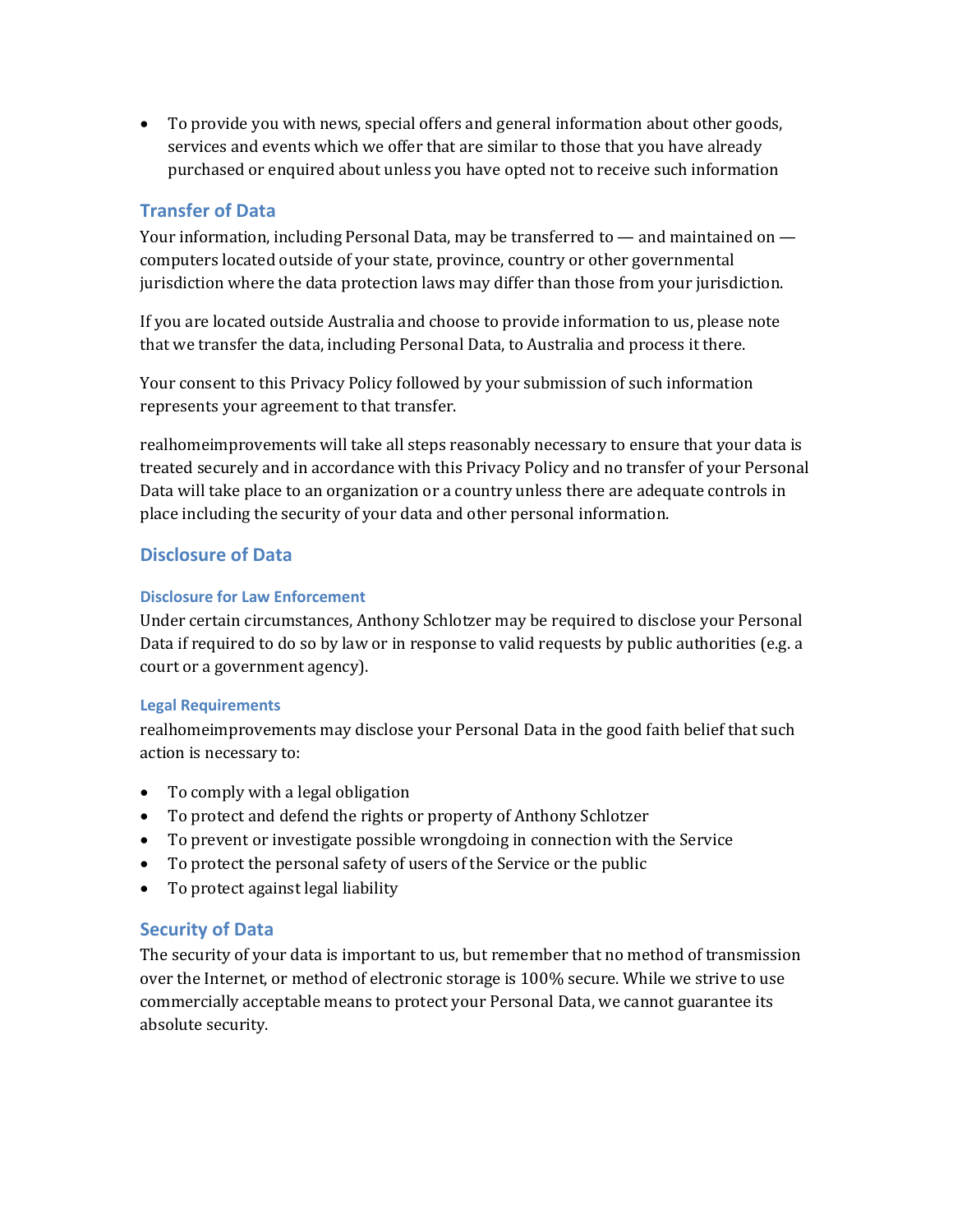### **Service Providers**

We may employ third party companies and individuals to facilitate our Service ("Service Providers"), to provide the Service on our behalf, to perform Service-related services or to assist us in analyzing how our Service is used.

These third parties have access to your Personal Data only to perform these tasks on our behalf and are obligated not to disclose or use it for any other purpose.

#### **Analytics**

We may use third-party Service Providers to monitor and analyze the use of our Service.

### **Google Analytics**

Google Analytics is a web analytics service offered by Google that tracks and reports website traffic. Google uses the data collected to track and monitor the use of our Service. This data is shared with other Google services. Google may use the collected data to contextualize and personalize the ads of its own advertising network. You can opt-out of having made your activity on the Service available to Google Analytics by installing the Google Analytics opt-out browser add-on. The add-on prevents the Google Analytics JavaScript (ga.js, analytics.js, and dc.js) from sharing information with Google Analytics about visits activity.

For more information on the privacy practices of Google, please visit the Google Privacy Terms web page:<https://policies.google.com/privacy?hl=en>

#### **Advertising**

We may use third-party Service Providers to show advertisements to you to help support and maintain our Service.

### **Google AdSense DoubleClick Cookie**

Google, as a third party vendor, uses cookies to serve ads on our Service. Google's use of the DoubleClick cookie enables it and its partners to serve ads to our users based on their visit to our Service or other websites on the Internet.

You may opt out of the use of the DoubleClick Cookie for interest-based advertising by visiting the Google Ads Settings web page:

<http://www.google.com/ads/preferences/>

### **Links to Other Sites**

Our Service may contain links to other sites that are not operated by us. If you click on a third party link, you will be directed to that third party's site. We strongly advise you to review the Privacy Policy of every site you visit.

We have no control over and assume no responsibility for the content, privacy policies or practices of any third party sites or services.

# **Children's Privacy**

Our Service does not address anyone under the age of 18 ("Children").